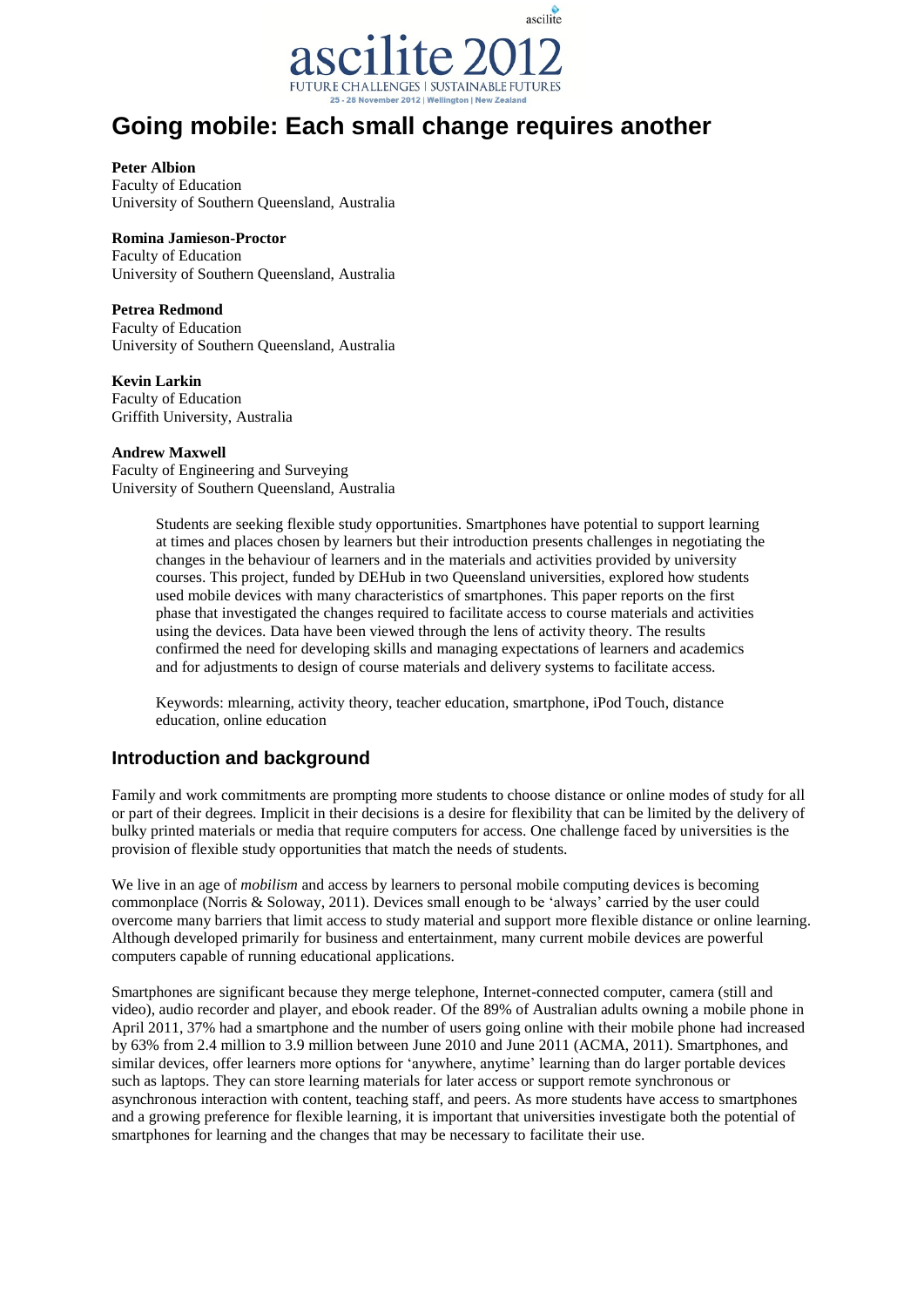# **Literature review**

Australian undergraduates include many mature students seeking career change opportunities. In 2009, 24% of Australian undergraduates were aged 25 or older and 15% were older than 30 years (DEEWR, 2010). The proportion varies across universities and disciplines with a survey of final year teacher education students reporting 45% aged 25 or older and 10% aged 40 or older (DEST, 2006). Many of these students have family and employment commitments that affect their availability for on campus classes. In 2006 the typical Australian university student was undertaking substantial paid employment during the semester (James, Bexley, Devlin, & Marginson, 2007), with as many as 70% of full-time undergraduates working almost 15 hours per week on average, 15% working more than 20 hours per week, and almost 5% working full-time. It is not surprising that students seek flexible options to meet individual needs for balancing study, family and work commitments.

From 2001 to 2010 the proportion of Australian undergraduates studying part-time declined from 27% to 21% (DEEWR, 2011). Over the same period the proportion of undergraduates studying in internal (on campus) mode remained steady at 83% to 84%, while external enrolments decreased from 13% to 8% and multi-modal enrolments (study units taken partially internally and partially externally) rose from 4% to 8%. For USQ from 2006 to 2010 undergraduate enrolment density (ratio of head count enrolments to full-time equivalent load) decreased slightly from 1.99 to 1.86, indicating a slight increase in the proportion of full-time students. Over the same period internal and external enrolments reduced from 15% and 75% to 13% and 74% respectively while multi-modal enrolments rose from 10% to 13%. The number of web-based subjects offered rose from 119 to 198 and web-based student enrolments rose from 2676 to 12485, an increase of more than 400% (USQ, 2012). These trends are reflected in the observation that in 2012 up to 70% of Bachelor of Education students at USQ are studying at least some subjects online. Moreover students studying on campus are likely to access some of their study materials and activities from online sources. The evidence suggests that flexibility of study is increasingly important to students and that the mobility afforded by smartphones and similar devices will be part of the solution for meeting the need for flexible study options for students. Hence it is important to understand both the potential and the implications of adopting and adapting mobile technologies for learning and teaching.

## **Affordances and limitations of mobile devices**

Cheung and Hew (2009) referred to "mobile handheld devices as any small machines that can be carried easily in one's palm and provide computing, as well as information storage and retrieval capabilities." Wireless Handheld Devices (WHDs) represent a subset of such devices with affordances that render them highly appropriate as learning tools in distance education (Soloway, Norris, Blumenfeld, & Fishman, 2001). Figure 1



#### **Figure 1: Categorization of computing devices as wireless, handheld or wireless handheld devices (WHD)**

WHDs exhibit properties, including portability, potential for social interactivity, context sensitivity, connectivity, personal ownership, and ease of use, that can facilitate collaborative mobile learning (Naismith, Lonsdale, Vavoula, & Sharples, 2004). They are a comparatively inexpensive means for students to access multimedia content and communicate but are subject to constraints imposed by physical, logical and sociocultural factors (Song, 2011). Physical constraints include screen size, slow processors, difficulty with text input and limited functionality. Logical constraints include availability and price of appropriate programs, difficulties in ending programs, and system instability. Socio-cultural factors include user expectations and preferences.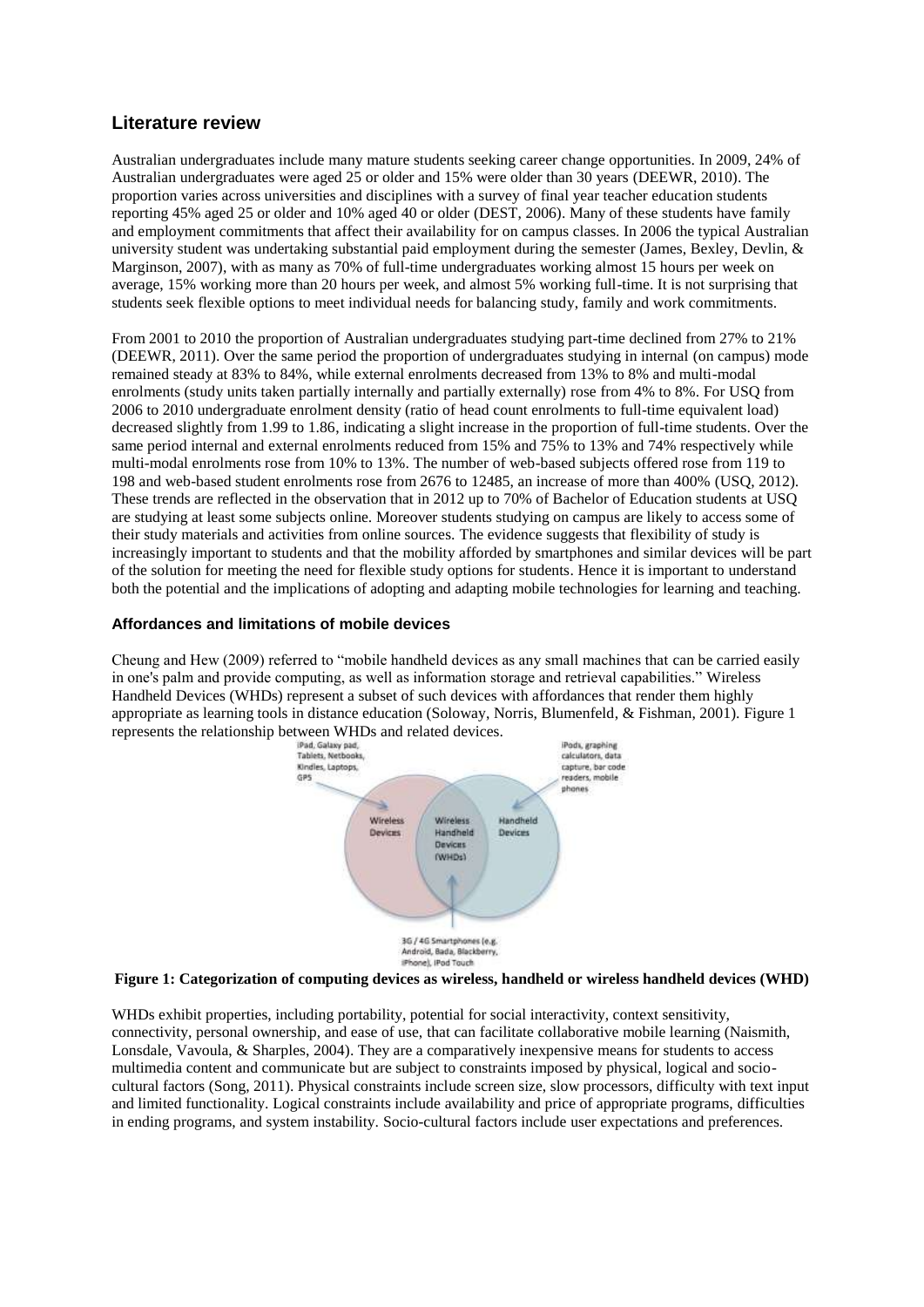#### **mLearning**

Because this study investigated learning at a distance it is useful to review the praxis between distance education and mobility. Initially mLearning was viewed as a variant of distance education, which could occur at any place and time unlike conventional education that occurred at a set place and time (Keegan, 2005). The flexibility of distance education was curtailed by online learning because it required access to information from a desktop computer (Dye, Fagerberg, & Rekkedall, 2005). WHDs promise to restore flexibility to the distance learner.

Distance Education has been conceptually refined to encompass Contextual Life-long Learning (CoLL) which holds that learning is not confined to specified times and places and that traditional education cannot provide all the knowledge and skills people need to prosper throughout life (Sharples, 2000). Technologies to support CoLL need to be portable, individual, unobtrusive, available anywhere, adaptable to context of learning, and relevant to the learner's evolving skills and knowledge, persistent, useful, and easy to use (Jueming Chen, 2005). WHDs, as described above, meet these requirements.

Technologies, from posted print materials to synchronous online interaction, have always mediated the experience of distance education. As technologies change, so does pedagogy. Recent thinking recognises that new generations have not supplanted what has gone before but that layers have been added for a more complete experience embracing elements of behaviourism, constructivism, and connectivism (Anderson & Dron, 2011). Recent expansion of online learning raises questions about the nature of interaction in distance education. Moore (1993) suggested that distance in distance education is about psychological rather than geographical distance and introduced the concept of transactional distance. In an earlier paper he had clarified understanding of interaction in learning as being of the learner with content, instructor and other learners (Moore, 1989). WHDs have potential to make all three forms of interaction more conveniently available at diverse times and places, thereby enhancing learning by reducing transactional distance between learner and teacher and between learner and learner. However, for this to be achieved it is important to understand how the introduction of WHDs affects the interactions of university learners and teachers, which in turn has pedagogical implications.

#### **Activity theory**

The affordances of WHDs make them potentially useful for learning but determining their suitability requires understanding of the pedagogy appropriate to such devices. In this paper we will use Activity Theory as a lens for examining the effect of WHDs on the experiences of university learners and teachers. Activity Theory aims to understand human beings in their natural, daily circumstances through analysis of the genesis, structure, and processes of their activities. Activity is understood as a purposeful interaction of the subject with the world, a process in which mutual transformations between the poles of "subject–object", via the use of tools, are accomplished (Kaptelinin & Nardi, 2006). Engeström (1987) reconceptualised Activity Theory from the initial subject-tools-object triangle into a six element model (Figure 2) which has become an analytical tool used in a wide range of educational research (Blin & Munro, 2008; Larkin & Finger, 2011; Lloyd & Albion, 2009).



**Figure 2. An Activity System (Engeström, 1987, p. 37)**

Engeström's (1987) framework provides a tool for examining the various socio-cultural elements that affect the relationship between the subject and the community in attaining an outcome. Individuals and the community grow through the resolution of tensions and contradictions leading to transformations and expansions within the system. Contradictions exist when external influences change elements of activities causing imbalances between them, for example, the introduction of the iPod Touch in this study as a means of accessing course materials. Consequently, Activity Systems are almost always in flux as they work through contradictions that manifest themselves as problems, ruptures, breakdowns, or clashes (Scanlon & Issroff, 2005).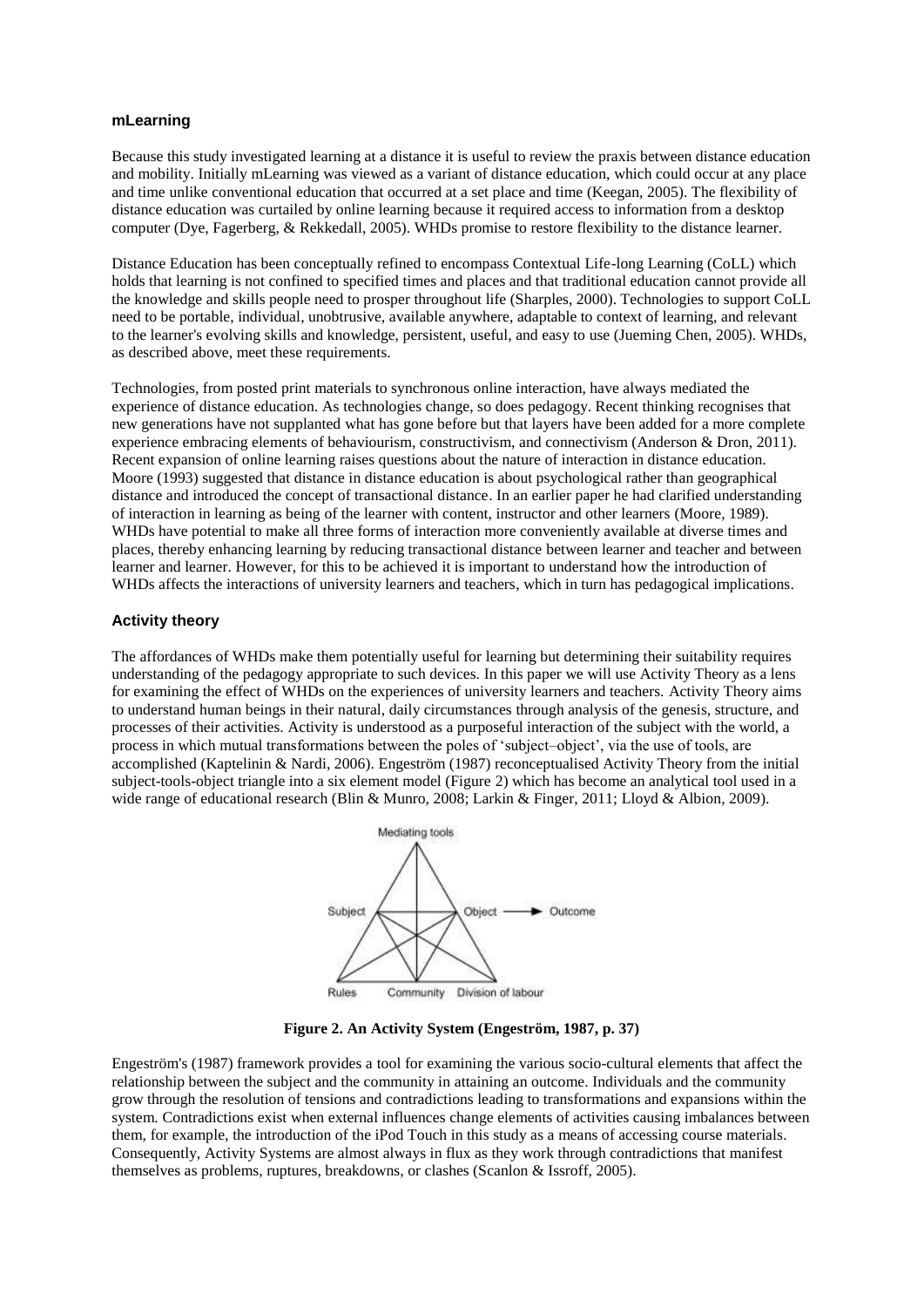## **Appropriateness of Activity Theory to conceptualise use of WHDs**

Activity Theory and its iteration as Activity Systems allow the researcher to critically examine the praxis between individual and society, and between object and subject, seeking to explain cognitive development through psychological processes driven by the individual but mediated by a variety of tools in a context (Larkin, 2010). It provides a coherent, theoretical framework to investigate multi-faceted sites to provide a broad and deep account of the actions of people as an activity unfolds over a period of time.

Activity Theory has been used by previous researchers in mobile learning and was used as the basis for a proposed "theory of learning for the mobile age" (Sharples, Taylor & Vavoula, 2010). Other researchers have identified limitations of Activity Theory as a basis for studies of mobile learning and suggested that an ecological approach would be more appropriate (Pachler, Bachmair & Cook, 2010). Nevertheless, Activity Theory was adopted for this study because of the prior experience of team members undertaking studies using Activity Theory (Lloyd & Albion, 2009; Larkin, 2010), and three features of Engeström"s (1987) Activity Systems that render it appropriate to our research context. First the collective activity system is taken as a unit of analysis, giving context and meaning to seemingly random events; second, the activity system and its components are understood historically; and third, inner contradictions of the activity system are analysed as the source of the disruption, change and development of that system (Young, 2005). This research adds to the body of knowledge by using Activity Systems to reveal systemic contradictions and transformations stemming from the use of WHDs in a higher education and distance learning context.

# **Method**

The research was conducted in two Queensland universities during 2011 and 2012 in the context of undergraduate Education and Nursing courses. Each university had 40 iPod Touch devices available for distribution to distance or online students in selected Nursing and Education subjects who responded to invitations to participate.

Data to enable rich descriptions of cases based on participating classes were collected using:

- 1. A pre-test & post-test survey based on previously validated instruments,
- 2. Reflections by students and facilitators logged in an online system,
- 3. Interviews conducted with student participants,
- 4. Online discussion forums involving students and facilitators, and
- 5. Software developed to record applications installed on returned iPods.

Although the primary focus of the research was on the use of the iPods for learning, the researchers were interested in any use of the iPods, including personal use (even that by other family members) because of the potential effects on the participants" learning activity systems. This paper reports data from participating Education students at one university in the first semester of the project. Other papers will report data from the broader group of participants across both semesters.

#### **Participants and setting**

Participants for whom data are reported in this paper comprised distance students completing an ICT and pedagogy course within a Bachelor of Education program at a regional university. The course explores the use of ICT for teaching and learning within school classrooms and included students from Early Childhood, Primary, Secondary, and Special Education specializations within the third year of a four year program. Participating students volunteered to use the iPod for course learning purposes and also during their professional experience where possible.

Twenty iPod touches were available for distribution and two students joined the project using their own iPhones. During the semester three students withdrew due to workload commitments, leaving 19 participants who completed the semester in the project. Each student completed a research consent form and an acceptable usage agreement form. The iPods, and iTunes gift cards (\$30) to support the purchase of relevant software, were distributed to the volunteers by regular mail.

The course was offered online using the Moodle learning management system to provide recorded lectures, learning activities, additional readings, and facilitated online discussions related to the course content and assessment. Materials were not modified for mobile delivery in the first semester of this project. Students in the iPod project were supported within the Moodle space through a separate area that included information on how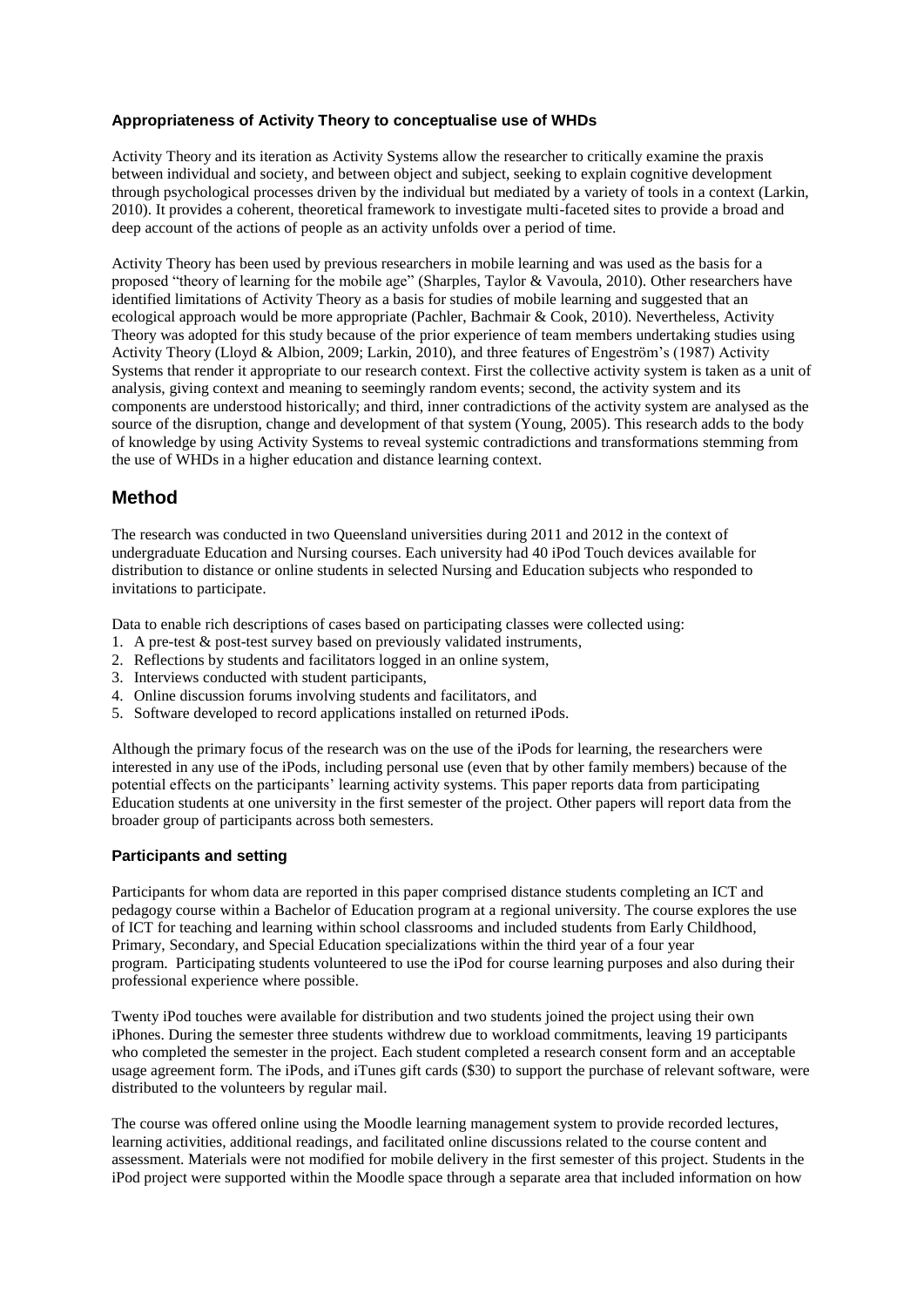to use iPods, online discussion areas for asynchronous discussion, synchronous discussion opportunities through Wimba, and links to project documentation such as consent forms and surveys. It also provided wikis for students to share ways of learning with WHDs, including their use in classrooms.

## **Data collection**

## *Questionnaires*

Questionnaires were administered online using LimeSurvey® (www.limesurvey.org) in the first and last weeks of semester. Data were transferred to SPSS 19 for analysis. They included multiple scales, each comprising several statements to which participants registered levels of agreement on a 5-point Likert scale from strongly disagree (1) to strongly agree (5), except for the frequency of use scale which used a 6-point scale (1=Not Used; 2=Once/twice a semester; 3=Once/twice a month; 4=Once/twice a week; 5=Once a day; 6=Several times a day**)**. The scales addressed interest in and attitude toward using ICT for learning (13 items), expected (actual in the post-test) ease of use of the iPod Touch for learning (6 items), expected (actual in the post-test) usefulness of the iPod Touch for learning (6 items), frequency of use of ICT (iPod Touch in the post-test) for various study activities (30 items), and desirability of a mobile device for study (13 items). Scores on the scales were calculated and reported as average ratings.

#### *Qualitative data collection*

Reflections were collected online, with the students and the facilitator completing the online form every two to three weeks. The reflections, online discussion archives and interview data were analyzed using the constant comparison method. The researchers searched for common themes and patterns within the data and inconsistencies were also noted. On receipt of the iPods returned by the participants software was used record the applications installed on the iPods.

# **Results**

#### **Survey data**

From the 19 Education students who participated, 10 completed data sets matched for pre-test and post-test were extracted for analysis. The students were asked to record their access to various ICT hardware and services. All reported exclusive access to a computer, with nine having access to a laptop. While all of the students had home broadband Internet access, eight did not know the speed of their connection but agreed it was fast enough. Of the remaining two students, one had a connection speed of 8000kbps and the other had 1500kbps. Five of the students had a home monthly data limit of 10GB or more, one student had between 5 and 10GB and three students had between 1 and 5GB. Given these levels of Internet access, all would have been able to access study materials in the LMS. Most students reported limited or no access to portable devices such as MP3 players, eBook readers or tablet devices suggesting that addition of an iPod Touch would be a significant change in their access to ICT but also that lack of experience might result in some time being required for familiarization.

The pre- and post-test data for the 10 students were compared using paired samples *t*-tests for each of the five scales described above and these results are presented in Table 1. Mean differences were calculated as pre - post so that positive values represent a decrease in mean rating from pre- to post-test.

|                                               | <b>Paired Differences</b> |       |      |                                              |              |         |    |            |
|-----------------------------------------------|---------------------------|-------|------|----------------------------------------------|--------------|---------|----|------------|
|                                               |                           |       | Std  | 95% Confidence Interval of<br>the difference |              |         |    |            |
|                                               | Mean                      | Std.  | Err  |                                              |              |         |    | Sig. $(2-$ |
|                                               | Diff                      | Devn  | Mean | Lower                                        | <b>Upper</b> |         | df | tailed)    |
| Interest in & attitude<br>to ICT for learning | $-.046$                   | .224  | .071 | $-.206$                                      | .114         | $-.651$ | 9  | .531       |
| Ease of Use of iPod<br>Touch for learning     | .350                      | .506  | .160 | $-.012$                                      | .712         | 2.188   | 9  | .056       |
| Usefulness of iPod<br>Touch for learning      | .800                      | .987  | .312 | .094                                         | 1.506        | 2.563   | 9  | .031       |
| Frequency of Use in<br>learning               | 1.803                     | .721  | .228 | 1.288                                        | 2.319        | 7.915   | 9  | .000       |
| Desirability of iPod<br>touch for learning    | 1.115                     | 1.280 | .405 | .200                                         | 2.031        | 2.755   | 9  | .022       |

#### Table 1: Analysis of changes in ratings on the 5 key scales  $(N = 10)$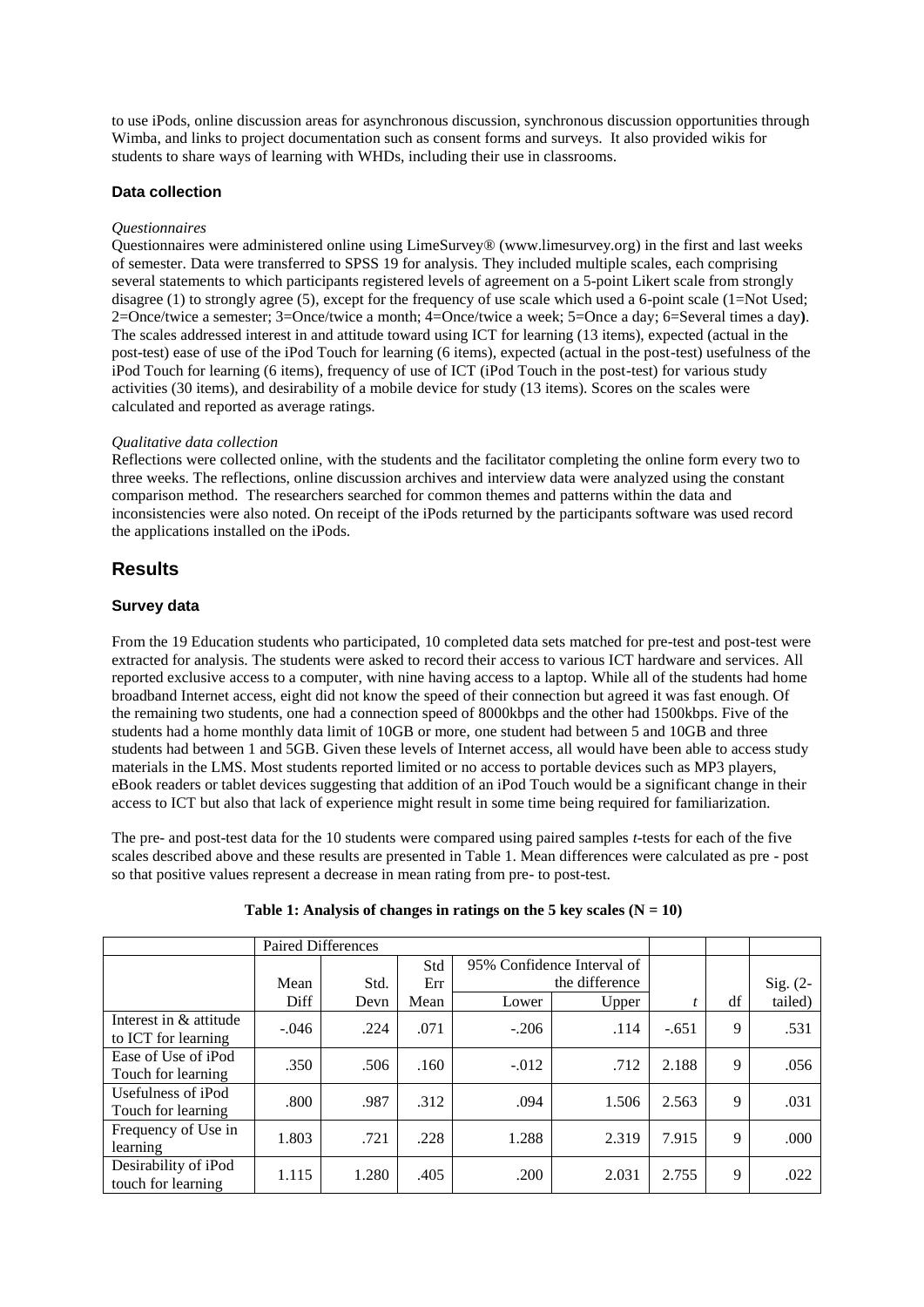As is evident in Table 1, interest in and attitude to use of ICT for learning increased slightly (pre-test mean = 4.38, post-test mean = 4.42), but not significantly, across the semester and expectations about ease of use of the iPod Touch decreased slightly (pre-test mean  $= 3.47$ , post-test mean  $= 3.12$ ), but not significantly. Measures for usefulness of the iPod Touch for learning (pre-test =  $3.30$ , post-test =  $2.50$ ), frequency of use (ICT on pre-test, iPod Touch on post-test) for learning (pre-test  $= 3.65$ , post-test  $= 1.85$ ), and desirability of the iPod Touch for learning (pre-test = 3.82, post-test = 2.70) all recorded statistically significant ( $p < .05$ ) decreases across the semester. Individual items from those measures were inspected for patterns that might explain the differences.

The six items on the usefulness scale had registered between 3.1 and 3.7 on the pre-test and decreased to 2.4 to 2.6 on the post-test suggesting that expectations about the iPod enabling quicker and easier access to course materials and enhancing communication were not realized. The decreases were reasonably consistent across the scale items with no evident pattern.

The frequency of use scale on the pre-test referred to use of ICT and included some tasks (e.g., create and present multimedia, upload files) that might not be possible using the iPod Touch and others (e.g., publish podcasts or other audio files, maintain a blog as part of course requirements) that were not required in the course. In that light it would be surprising if responses to post-test items phrased to ask about actual use of the iPod Touch had attracted agreement as strong as those recorded on equivalent pre-test items asking about potential use of generic ICT for the same purposes in the absence of sure knowledge of course requirements. Items that scored higher average responses related to looking up reference information on the web (3.0), accessing social networks (2.9), email (2.8), downloading course files (2.8) and accessing study material (2.7). These averages are on a scale where 3 indicated once or twice a month.

The scale referred to as "Desirability of iPod Touch for learning" sought agreement (or not) with 13 reasons for using WHDs for study purposes. The statistically significant decrease on that scale was driven by a decrease on all 13 items with the extent of change varying from 0.8 (easier and more frequent communication with peers) to 1.9 (better understanding of subject material). Items with smaller decreases (less than the mean decrease of 1.12) focused on ease and frequency of communication with peers or lecturers, better results, increased general ICT skills, and convenience for completing course work. Items with larger decreases were those related to having a wider range of tools for study, improved career prospects, and better understanding of the subject.

#### **Qualitative data**

Initial analysis of the text of student responses identified frequently occurring words (including "access", "lectures", "information", "people", and "remote") that could be used as starting points for thematic analysis. Text was scanned to generate a key phrase list, which was used to tag responses from individual respondents to each of the questions that had been posed to them. This tagging of participants" responses against the key phrase list was used in Microsoft Excel to produce a frequency table and associated radar chart (Figure 3 below) showing the relative frequencies with which identified themes appeared in responses to three key questions.



**Figure 3: Radar plots of key themes from student interview data**

The first question asked about differences that the iPod Touch may have made to interaction with course content (Figure 3a). Major themes in the responses were *access*, *convenience* and *mobility* with comments including being "able to listen to lectures while I walked my dogs" and "time management [becoming] less of an issue because I didn"t have to rely on my home computer to access…readings and tools." One respondent mentioned *immediacy* of access "at the drop of a hat without having to set up my laptop and wait for it to load."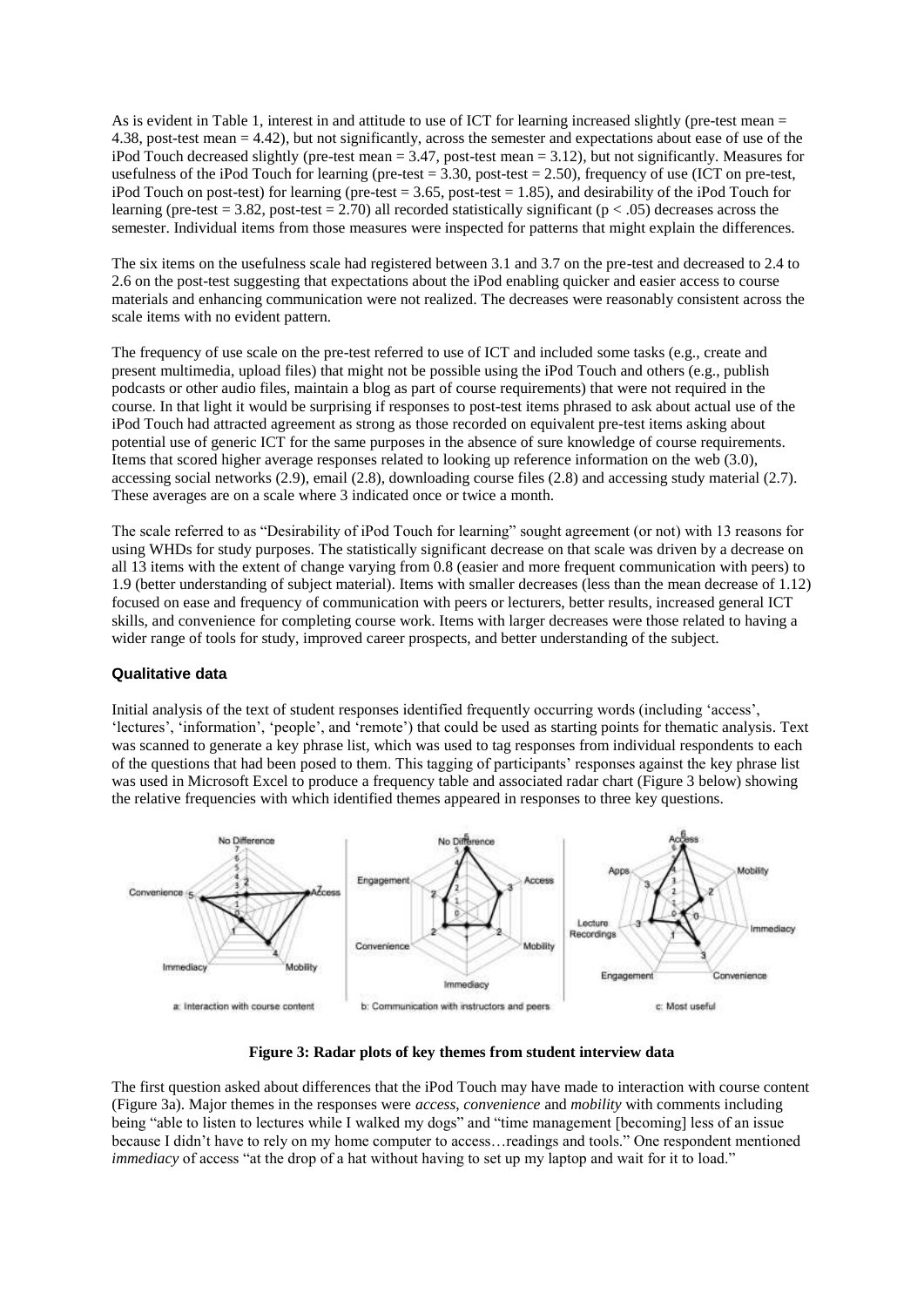The second question asked about changes to patterns of communication with instructors and peers (Figure 3b). Most participants reported no difference but where changes occurred they mostly related to access, mobility, convenience, and engagement. Specific comments referred to more convenient access to email "instead of having to turn on my laptop", to access while away from home, and to being "able to record myself in the car and while taking part in normal day to day activities that I could then recall and send to my lecturers and peers."

The third question asked what participants found most useful about the iPod Touch (Figure 3c). The dominant theme was *access*, represented by comments about use away from home, mobility facilitated by the small size, and being able to watch or listen to recorded lectures "while I walked my dogs."

Across the three questions the most common themes were *access* (16 instances), *convenience* (10), and *mobility* (8) but these three and other concepts were often linked in a single statement, for example, the student who reported using the iPod to "listen to lectures while I walked my dogs." Most participants reported no change to communication resulting from the iPod; changes to interaction with course content were more numerous; and the responses for *access* in the question concerning the most useful aspects were predominantly about accessing recorded lectures or other course material.

# **Discussion**

As noted in the literature review, Activity Theory provides a useful framework for conceptualizing the interactions of human beings with the various components of systems with which they interact in order to accomplish desired outcomes. Figure 2 represented the relationships among components in a generalized activity system. Figure 4 presents possible representations of the salient components of the activity systems experienced by students and academics participating in this study. In each case the generalized labels have been substituted with labels particular to the systems under consideration in this study. The activity systems experienced by students and academics will interact and have common components, some of which are apparent in the labels. Although the real activity systems will be more complex and will vary for individuals the representations include what we believe to be the most significant elements from this study.



**Figure 4: Activity systems experienced by students and academic facilitators**

Students are represented as directing their activity toward successful completion of required learning activities as the object in their activity system with their outcome being to pass the subject and ultimately their degree. The object and outcome for the academic facilitators are related to those for the students but with a difference in emphasis on facilitating student completion resulting in passes and satisfaction with the course. Other parts of the systems are similarly parallel with variations in perspective according to the different roles being played in the systems. In each case the addition of the iPod Touch to the available tools represents a potential contradiction to the system that will affect, and be affected by, other elements of the system.

The results presented in the previous section offer some insights into how the introduction of an iPod Touch might have affected the activity systems being experienced by these student participants. Students reported positive attitudes toward the use of ICT for learning, together with levels of availability of computers and Internet connectivity that would have enabled them to conveniently access course materials and interactions through the LMS when at home or in similarly equipped locations. Most students reported limited or no access to mobile devices suggesting that access to an iPod Touch would increase the variety of locations in which they might be able to access suitably packaged course content and learning interactions.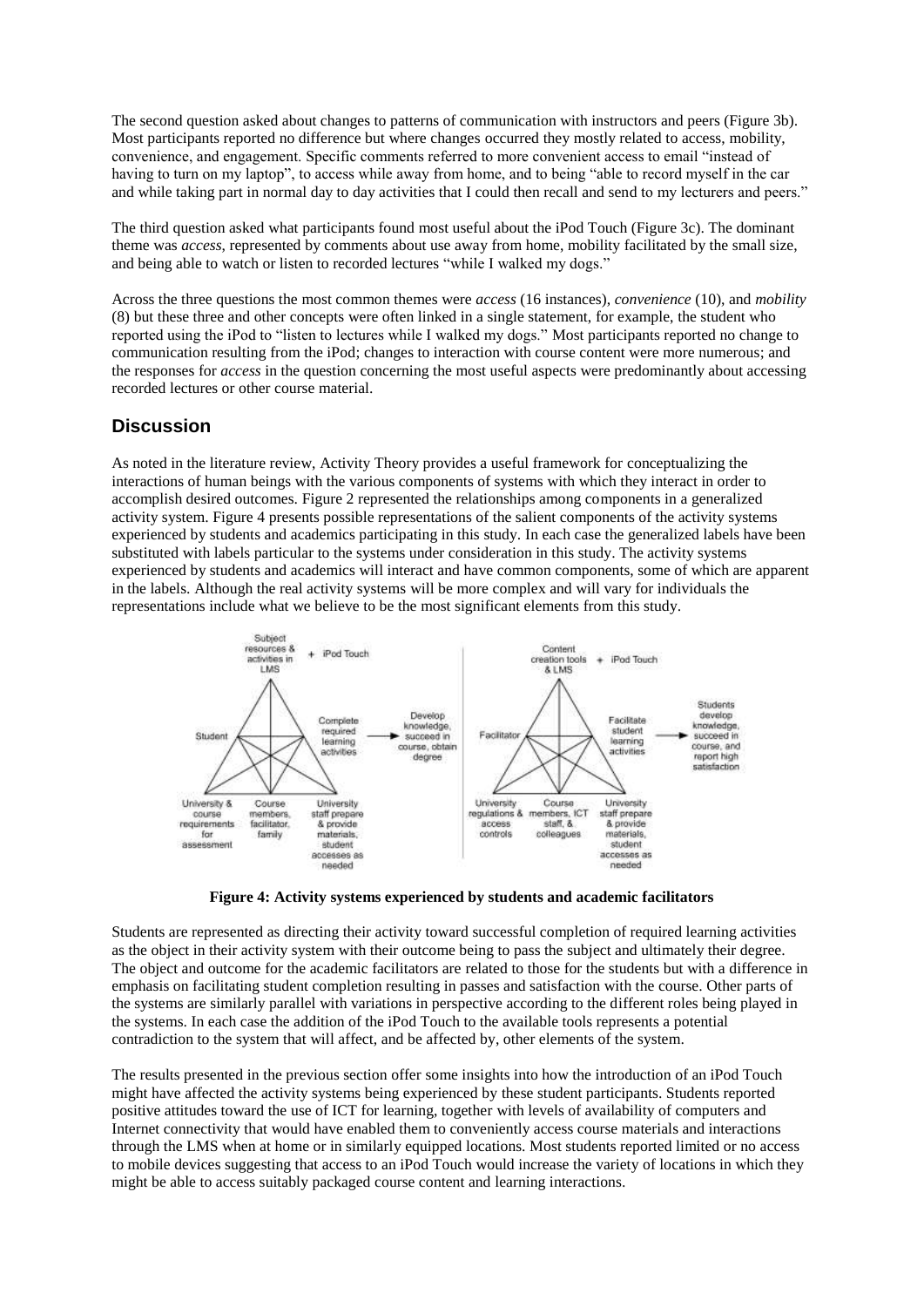These expectations were reflected in their responses to the questionnaire at the beginning of the semester. On the 'ease of use' scale they expected that it would be easy to learn how to use the iPod (mean = 3.8) and to get it to do what they wanted in the course (3.6), which appeared to focus more on communication with staff (3.6) and peers (3.4) rather than on access to materials (3.2) or completion of assessment (3.2). Expectations about 'usefulness' focused on increased interaction with course materials (3.7), increased communication with staff and peers (3.4), easier completion of the course (3.4) and improvements in results (3.1) through being able to work more quickly (3.1) and easily (3.1). Among these expectations the only one that was realized was the ease of learning to use the iPod, which registered an increase in mean rating from 3.8 (pre) to 4.3 (post). Every other item on the scales for 'ease of use' and 'usefulness' recorded a decrease from pre-test to post-test. Items with larger (greater than average) decreases in mean scores from pre-test to post-test included those that focused on communication, ease of completing assessment and the course, and increased interaction with course materials. The latter recorded the largest change of all items from 3.7 (pre) to 2.5 (post) which is somewhat surprising in light of the qualitative data in which accessing course materials, especially recordings, emerged as a major theme. The explanation may lie in the change being in the mode and location of access to materials rather than an increase in *amount* of access. Another explanation may be that the type or format of the materials limited the affordances of mobility because some are less than satisfactory on current WHDs. For example, PDF files may not zoom or, if they do, require inconvenient horizontal scrolling to read.

From the perspective of the activity system, students clearly anticipated the introduction of the iPod Touch as an additional tool to bring changes that would facilitate their achievement of the object and outcome. However, the effects in most areas were less than anticipated. At least part of this may be attributable to the short time over which the project ran. Allowing for time taken to recruit students for the project, distribute the iPods and return them at end of semester, and for the 3 weeks during which students were on professional experience, the participants had approximately 9 to 10 weeks of regular class time during which to experience working with the iPod Touch. Expectations about it being easy to learn to use were fulfilled but students may have needed some time to learn its use and may not have discovered all the functionality either inherent in the device and its OS or available through installable apps. Moreover, the short timeframe limited the time available for course leaders to identify, from student feedback, the resources that were problematic and provide alternatives. If course resources are to be device-independent and WHD-friendly, course leaders will need time to experiment with a range of devices to ensure maximum accessibility for students using these devices.

The course materials in this course were not modified specifically to support access using the iPod but the file formats provided in the course (.htm, .doc, .ppt, .pdf, .mp4, .mp3) were capable of being accessed using the iPod touch. Some files could be downloaded and stored for later access on the iPod Touch without access to a computer, some could be streamed while connected to the Internet, but some could be downloaded only on a computer and then transferred to the iPod, limiting the potential of the device to be the "total" access solution. However, access to audio content, supported by the mobile devices would not have been possible otherwise for some students. Although it appears that the total amount of interaction with materials did not increase as a result, students reported greater mobility of use, for example, while mowing or walking the dog. The iPod has therefore had a perceptible effect on the activity system with regard to access to and use of course materials.

Introduction of the iPods brought fewer benefits for communication than students had anticipated. In part, this may have resulted from restricted network connectivity (WiFi only where available) of the iPod compared to a smartphone, but part will have resulted from interaction between the iPod and other tools in the activity system. Synchronous communication in the course used Wimba, which requires Java and as a consequence does not work on the iPod. Asynchronous communication using the discussion forums in the LMS (Moodle) is possible but sometimes awkward because the default configuration of the LMS is not well tuned for use on the smaller screens of mobile devices. Some students mentioned using the iPod successfully for email but other modes of communication characteristic of small mobile devices (SMS, Twitter, Facebook) are not officially supported by the university and may or may not have been in use by members of the course community in the activity system. Thus the iPod had only a limited effect on communication within the course activity system because of technical limitations in the device and historical factors in the existing tools, rules and community of the activity system.

In seeking to understand the effect of introducing the iPod Touch on the course activity system it is also important to consider the system also from the alternative perspective of the facilitator responsible for the course. As described in the section about participants and setting, although there was a specific section of the LMS space developed to facilitate students participating in the iPod project the first semester of iPod Touch use in the course involved no significant modification of course materials to support the new device. The division of labour is a key node in this activity system, with the facilitator providing links and creating the spaces for interaction and students using the links and contributing experiences in the forum. Like the students, the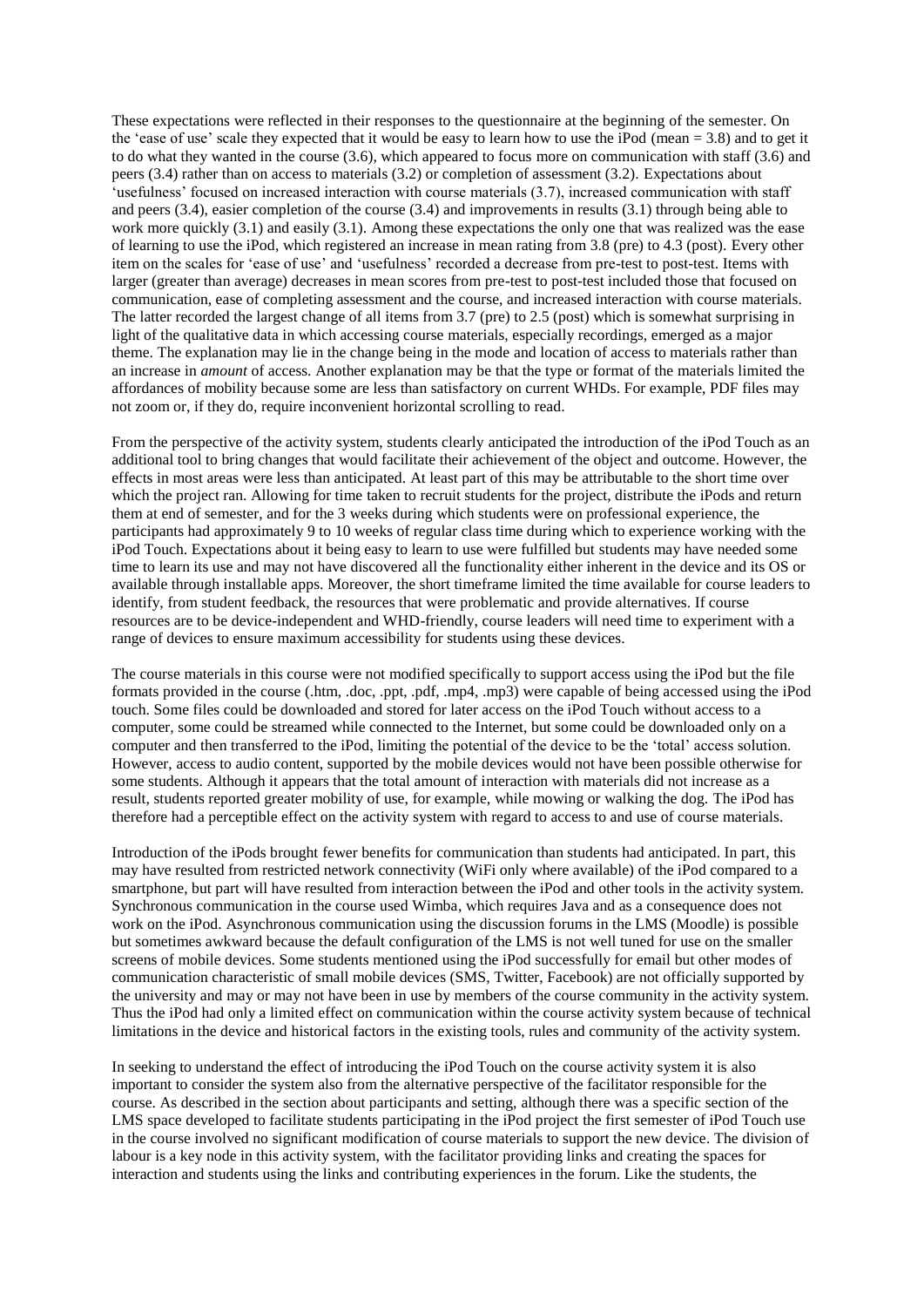facilitator was constrained by the existing tools in the system that had variable levels of usability with the iPods. Resources on the web were generally accessible from the iPod by following the links provided; discussion forums were workable with effort; Wimba could not be used; and the format, and ease of downloading for offline use, of recorded materials was determined by the standard tools (Camtasia Relay) available as part of the university learning and teaching systems. Rules in the activity system, in the form of university regulations and controls on access to systems, effectively constrained the use of the iPods to substituting for a computer to access existing types of materials and interactions. Provision of materials in different formats; the inclusion of Web-based activities; and assessments that used the capabilities of the iPod to capture, create, and submit student-generated content, were restricted by existing system capabilities or university regulations that would have required more time than was available to negotiate adjustments to the course. These limitations by rules and access to technical support within the community element of the activity system may have caused contradictions between student and object that resulted in students" expectations for access to material, communications and assessment not being realized.

# **Conclusion**

This study has limitations associated with its small size (19 student participants), restricted context (a single Education course) and limited timeline (a single semester with limited preparation). However, despite those limitations it has demonstrated the potential for WHDs to disrupt existing activity systems by facilitating access to study materials at a wider variety of times and locations. It has also identified elements of the learning activity system that may need modification in order to facilitate greater use of WHDs and suggests areas in which attention to course design might enable more of the potential of WHDs for learning to be realized.

Although students were able to access most course content using the iPod Touch, there are changes that could usefully be made to improve readability on the small screen and to make it more convenient to download files from the LMS for storage and offline use on the device. These considerations apply to all WHDs even smartphones, which are likely to be more frequently connected to the network than the WiFi-only iPod touch but can still benefit from offline access for savings of time and data costs. Communication within the constraints of existing university systems presented more challenges. The LMS and associated systems need to be reviewed for compatibility with smaller screens and there are likely benefits in considering options for shorter form communications characteristic of mobile users. SMS, Twitter and Facebook exemplify messaging that works well on mobile devices and similar functionality could be incorporated within the LMS or associated systems.

Both students and facilitators require time to become familiar with the core and extended functionality of WHDs before their true potential for learning and teaching can be realized. As the capabilities of such devices evolve it will be important for university regulations and systems, the 'rules' and 'division of labour' of activity systems, to provide for creative exploration of the possibilities for delivery of content to learners, communication within the learning environment, and the collection, possibly for assessment, of content captured or generated by students using WHDs. Shared exploration by learners and teachers will be important in enabling universities to address the challenges of providing students with the flexible learning opportunities they are seeking.

# **Acknowledgement**

This *Distance Education Hub (DEHub)* project was funded by the Australian Government Department of Education, Employment and Workplace Relations (DEEWR).

# **References**

ACMA. (2011). The emerging mobile telecommunications service market in Australia. *Communications report 2010-11 series* Retrieved April 29, 2012, from

http://www.acma.gov.au/webwr/\_assets/main/lib410148/commsrep3\_emerging\_mobile\_tcomms\_svce.pdf Anderson, T., & Dron, J. (2011). Three Generations of Distance Education Pedagogy. *International Review of Research in Open and Distance Learning, 12*(3), 80-97.

- Blin, F., & Munro, M. (2008). Why hasn't technology disrupted academics' teaching practices? Understanding resistance to change through the lens of activity theory. *Computers & Education, 50*, 475-490.
- Cheung, W. S., & Hew, K. F. (2009). A review of research methodologies used in studies on mobile handheld devices in K-12 and higher education settings. *Australasian Journal of Educational Technology, 25*(2), 153- 183.

DEEWR (2010). *Students: Selected Higher Education Statistics*. Retrieved from http://www.deewr.gov.au/HigherEducation/Publications/HEStatistics/Publications/Pages/2009FullYear.aspx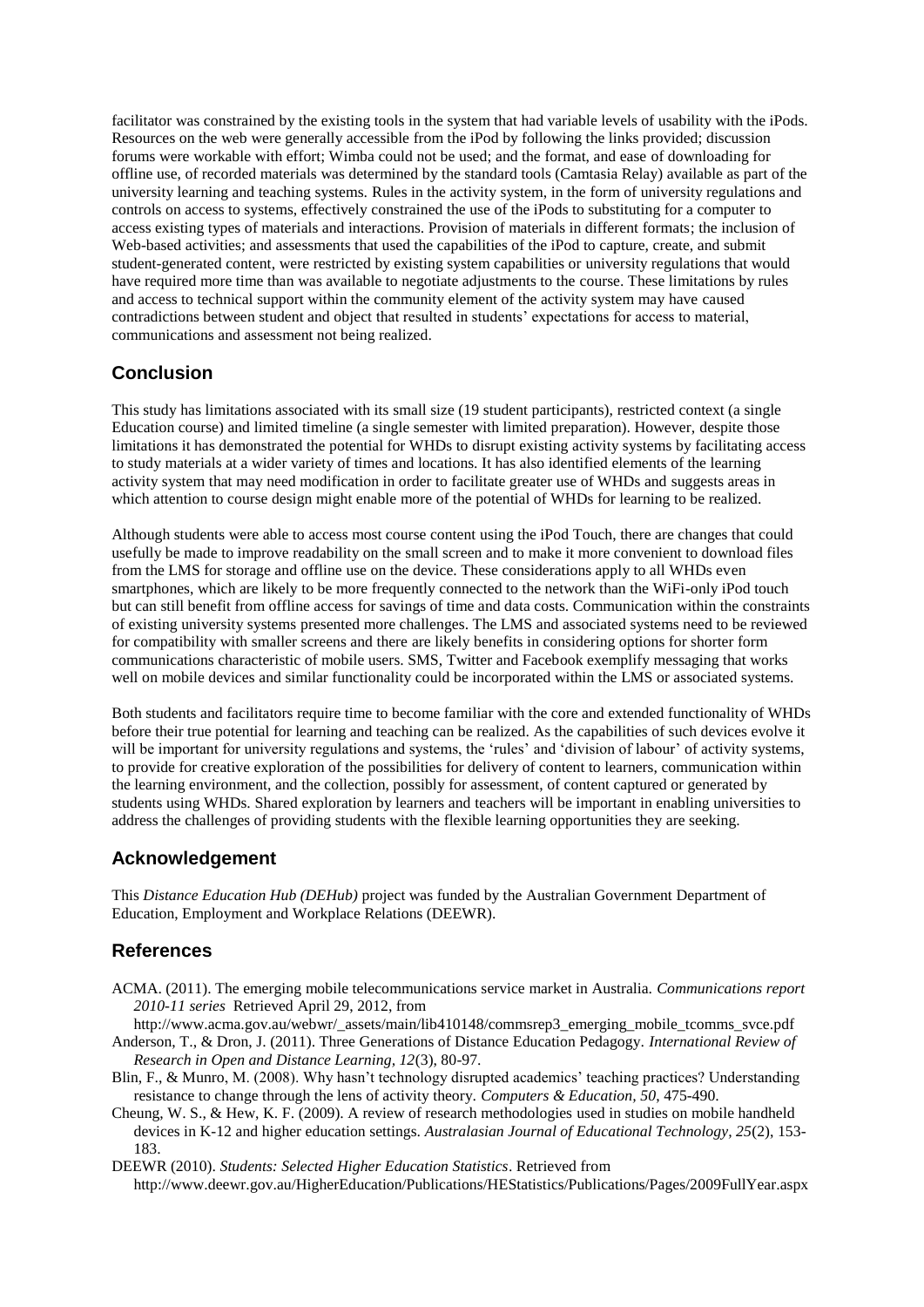DEEWR. (2011). uCube - Higher Education Statistics Retrieved June 12, 2012, from http://www.highereducationstatistics.deewr.gov.au/

- DEST (2006). *Survey of Final Year Teacher Education Students*. Retrieved January 4, 2011, from http://www.dest.gov.au/sectors/school\_education/publications\_resources/profiles/documents/FinalYrTeachS tudentsSurveyReport\_pdf.htm.
- Dye, A., Fagerberg, T., & Rekkedall, T. (2005). Designing an Always-Online Learning Environment for Mobile Learners and Teachers. *Department for Research & Development, NKI Distance Education*. Retrieved from http://learning.ericsson.net/mlearning2/files/workpackage2/designing.doc
- Engeström, Y. (1987). *Learning by Expanding: An activity-theoretical approach to developmental research*. Helsinki: Orienta-Konsultit.
- James, R., Bexley, E., Devlin, M., & Marginson, S. (2007). Australian University Student Finances 2006: Final report of a national survey of students in public universities. Retrieved from
- http://www.universitiesaustralia.edu.au/documents/publications/policy/survey/AUSF-Final-Report-2006.pdf Jueming Chen, K. (2005). Mobile Technology in Educational Services. *Journal of Educational Multimedia and Hypermedia, 14*(1), 89-107.
- Kaptelinin, V., & Nardi, B. (2006). *Acting with technology: activity theory and interaction design*. Cambridge: Massachusetts Institute of Technology.
- Keegan, D. (2005). *The Incorporation Of Mobile Learning Into Mainstream Education And Training.* Paper presented at the mLearn 2005 4th World conference on mLearning Conference theme: Mobile technology: The future of learning in your hands, Capetown, South Africa.
- Larkin, K. (2010). *Investigating Student Netbook Usage Using Activity Theory.* (EdD), Griffith University, Gold Coast. Retrieved from https://www120.secure.griffith.edu.au/rch/items/a5be6322-62f3-cd2a-1c76- 74685c5d920d/1/
- Larkin, K., & Finger, G. (2011). Informing one-to-one computing in primary schools: Student use of netbooks. *Australasian Journal of Educational Technology 27*(3), 514-530.
- Lloyd, M. M., & Albion, P. R. (2009). Altered Geometry: A New Angle on Teacher Technophobia. *Journal of Technology and Teacher Education, 17*(1), 65-84.
- Moore, M. G. (1989). Three types of interaction. *American Journal of Distance Education, 3*(2), 1-6.
- Moore, M. (1993). Theory of transactional distance. In D. Keegan (Ed.), *Theoretical principles of distance education* (pp. 22-38). London: Routledge.
- Naismith, L., Lonsdale, P., Vavoula, G., & Sharples, M. (2004). Literature Review in Mobile Technologies and Learning. *FUTURELAB SERIES University of Birmingham, REPORT 11*.
- Norris, C. A., & Soloway, E. (2011). Learning and Schooling in the Age of Mobilism. *Educational Technology, 51*(6), 3-12.
- Pachler, N., Bachmair, B., & Cook, J. (2010). *Mobile Learning: Structures, Agency, Practices* Retrieved from http://www.springerlink.com/content/978-1-4419-0584-0/contents/ doi:10.1007/978-1-4419-0585-7
- Scanlon, E., & Issroff, K. (2005). Activity Theory and Higher Education: evaluating learning technologies. *Journal of Computer Assisted Learning, 21*, 430 - 439.
- Sharples, M. (2000). The design of personal mobile technologies for lifelong learning. *Computers & Education, 34*(3-4), 177-193.
- Sharples, M., Taylor, J., & Vavoula, G. (2010). A Theory of Learning for the Mobile Age: Learning through Conversation and Exploration Across Contexts. In B. Bachmair (Ed.), *Medienbildung in Neuen Kulturräumen* (pp. 87-99). Heidelberg: VS Verlag für Sozialwissenschaften.
- Soloway, E., Norris, C., Blumenfeld, P., & Fishman, B. (2001). Handheld devices are ready-at-hand. *Association for Computing Machinery. Communications of the ACM, 44*(6), 15 - 21.
- Song, Y. (2011). What are the affordances and constraints of handheld devices for learning in higher education. *British Journal of Educational Technology, 42*(6), 163-166. doi: 10.1111/j.1467-8535.2011.01233.x
- USQ. (2012). *University of Southern Queensland 2011 Annual Report*. Toowoomba: University of Southern Queensland.
- Young, K. (2005). *Young, Competent Internet-Users: A theory based profile* (Doctor of Philosophy), University of Technology, Sydney. Retrieved from http://hdl.handle.net/2100/325

#### **Author contact details:**

Prof. Peter Albion, Faculty of Education, University of Southern Queensland, Toowoomba, Q, 4350. Email: Peter.Albion@usq.edu.au

**Please cite as:** Albion, P. R., Jamieson-Proctor, R., Redmond, P. L., Larkin, K., & Maxwell, A. (2012). Going mobile: Each small change requires another. In M. Brown, M. Hartnett & T. Stewart (Eds.), Future challenges, sustainable futures. Proceedings ascilite Wellington 2012. (pp.5-15).